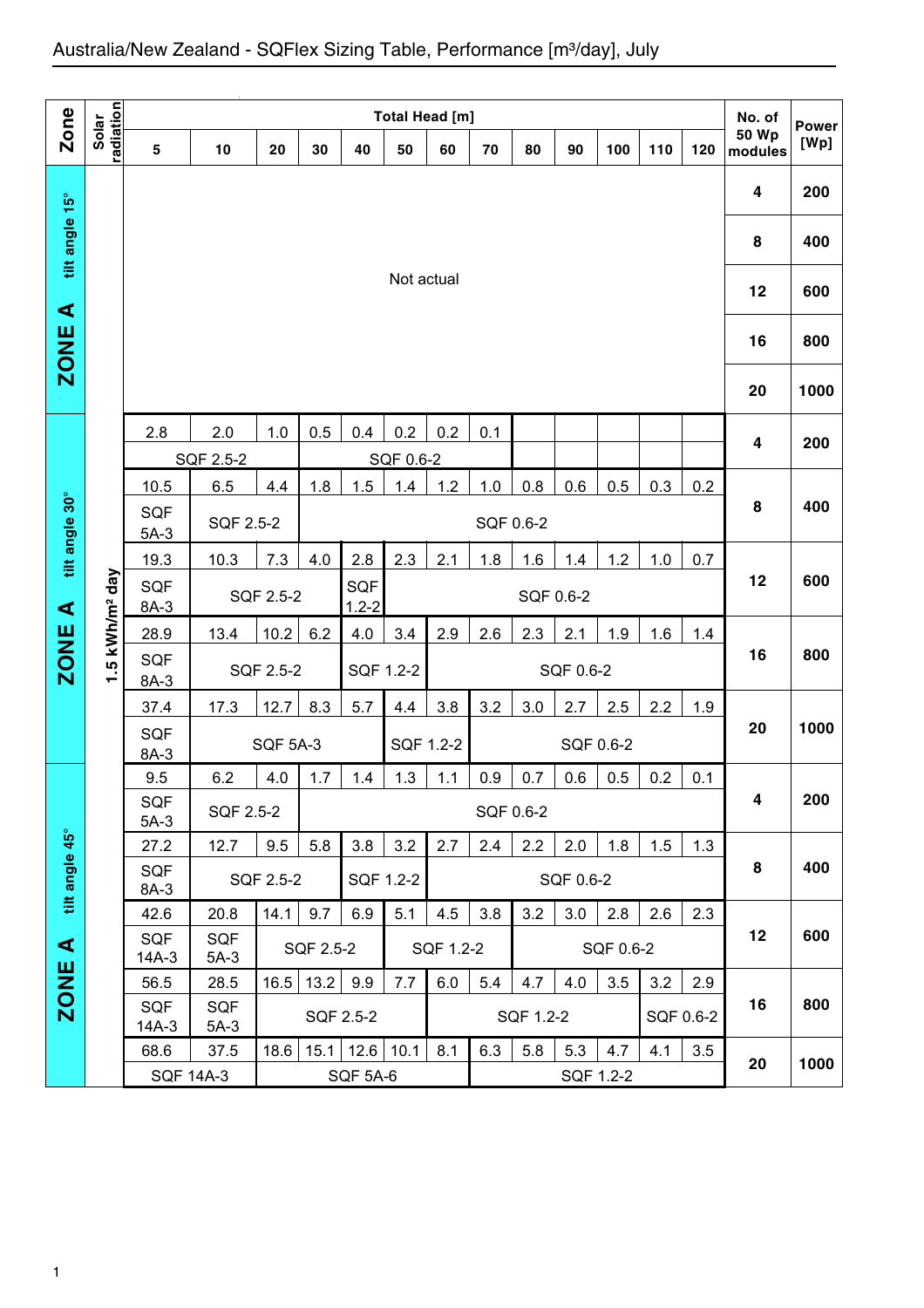|                                 |                         |                       | Total Head [m]       |                      |                 |                         |                                                      |                |     |           |           |           |           | No. of                  | <b>Power</b>            |      |
|---------------------------------|-------------------------|-----------------------|----------------------|----------------------|-----------------|-------------------------|------------------------------------------------------|----------------|-----|-----------|-----------|-----------|-----------|-------------------------|-------------------------|------|
| <b>Zone</b>                     | radiation<br>Solar      | 5                     | 10                   | 20                   | 30              | 40                      | 50                                                   | 60             | 70  | 80        | 90        | 100       | 110       | 120                     | <b>50 Wp</b><br>modules | [Wp] |
|                                 |                         | 3.7                   | 2.8                  | 1.4                  | 0.7             | 0.5                     | 0.4                                                  | 0.3            | 0.1 | 0.1       |           |           |           |                         | 4                       | 200  |
|                                 |                         |                       | SQF 2.5-2            |                      |                 |                         | SQF 0.6-2                                            |                |     |           |           |           |           |                         |                         |      |
|                                 |                         | 13.3                  | 8.1                  | 5.3                  | 2.3             | 1.9                     | 1.7                                                  | 1.5            | 1.3 | 1.1       | 0.9       | 0.7       | 0.5       | 0.3                     |                         |      |
| $\frac{15^{\circ}}{15^{\circ}}$ |                         | <b>SQF</b><br>$5A-3$  |                      | SQF 2.5-2            |                 |                         |                                                      |                |     | SQF 0.6-2 |           |           |           |                         | 8                       | 400  |
| tilt angle                      |                         | 23.8                  | 12.2                 | 8.9                  | 5.0             | 3.3                     | 2.8                                                  | 2.6            | 2.3 | 2.0       | 1.7       | 1.5       | 1.3       | 1.0                     |                         |      |
| $\mathbf{m}$                    |                         | <b>SQF</b><br>8A-3    |                      | <b>SQF 2.5-2</b>     |                 | <b>SQF</b><br>$1.2 - 2$ |                                                      |                |     |           | SQF 0.6-2 |           |           |                         | 12                      | 600  |
|                                 |                         | 35.5                  | 15.5                 | 12.1                 | 7.7             | 4.9                     | 4.1                                                  | 3.5            | 3.2 | 2.9       | 2.6       | 2.3       | 2.0       | 1.7                     |                         |      |
| <b>ZONE</b>                     |                         | <b>SQF</b><br>8A-3    |                      | <b>SQF 2.5-2</b>     |                 |                         | <b>SQF</b><br>$1.2 - 2$                              |                |     |           | SQF 0.6-2 |           |           |                         | 16                      | 800  |
|                                 |                         | 45.2                  | 21.2                 | 14.8                 | 10.2            | 7.1                     | 5.5                                                  | 4.7            | 3.8 | 3.5       | 3.3       | 3.1       | 2.7       | 2.4                     |                         |      |
|                                 |                         | <b>SQF</b><br>8A-3    | <b>SQF</b><br>$5A-3$ |                      | SQF 2.5-2       |                         |                                                      | SQF 1.2-2      |     |           |           | SQF 0.6-2 |           |                         | 20                      | 1000 |
|                                 |                         | 5.6                   | 4.4                  | 2.6                  | 1.2             | 1.0                     | 0.8                                                  | 0.7            | 0.5 | 0.4       | 0.2       | 0.1       |           |                         | 4                       | 200  |
|                                 |                         |                       | SQF 2.5-2            |                      |                 |                         |                                                      | SQF 0.6-2      |     |           |           |           |           |                         |                         |      |
| $30^\circ$                      |                         | 19.2                  | 10.4                 | 7.4                  | 4.0             | 2.7                     | 2.3<br>2.1<br>1.2<br>1.8<br>1.6<br>1.4<br>1.0<br>0.7 |                |     |           |           |           |           |                         |                         |      |
| tilt angle                      | day                     | SQF<br>8A-3           |                      | SQF 2.5-2            |                 | SQF<br>$1.2 - 2$        |                                                      |                |     |           | SQF 0.6-2 |           |           |                         | 8                       | 400  |
|                                 |                         | 33.4                  | 14.9                 | 11.5                 | 7.3             | 4.8                     | 3.9                                                  | 3.3            | 3.0 | 2.7       | 2.4       | 2.2       | 1.9       | 1.7                     |                         |      |
| m                               | $.0$ kWh/m <sup>2</sup> | <b>SQF</b><br>8A-3    |                      | SQF 2.5-2            |                 |                         | <b>SQF</b><br>$1.2 - 2$                              |                |     |           | SQF 0.6-2 |           |           |                         | 12                      | 600  |
|                                 | $\mathbf{N}$            | 45.6                  | 22.0                 | 15.0                 | 10.5            | 7.3                     | 5.6                                                  | 4.8            | 4.0 | 3.5       | 3.3       | 3.1       | 2.7       | 2.4                     |                         |      |
| <b>ZONE</b>                     |                         | <b>SQF</b><br>8A-3    | <b>SQF</b><br>$5A-3$ |                      | SQF 2.5-2       |                         |                                                      | SQF 1.2-2      |     |           |           | SQF 0.6-2 |           |                         | 16                      | 800  |
|                                 |                         | 57.5                  | 28.9                 | 17.0                 | 13.3            | 9.9                     | 7.5                                                  | 6.2            | 5.4 | 4.6       | 3.9       | 3.5       | 3.3       | 3.0                     |                         |      |
|                                 |                         | <b>SQF</b><br>$14A-3$ | <b>SQF</b><br>$5A-3$ |                      |                 | SQF 2.5-2               |                                                      |                |     | SQF 1.2-2 |           |           | SQF 0.6-2 |                         | 20                      | 1000 |
|                                 |                         | 18.1                  | 9.9                  | 7.0                  | 3.7             | 2.6                     | 2.2                                                  | 2.0            | 1.7 | 1.5       | 1.3       | 1.1       | 0.9       | 0.7                     |                         |      |
|                                 |                         | <b>SQF</b><br>$5A-3$  |                      | SQF 2.5-2            |                 | <b>SQF</b><br>$1.2 - 2$ |                                                      |                |     |           | SQF 0.6-2 |           |           |                         | 4                       | 200  |
| $45^{\circ}$                    |                         | 43.4                  | 20.9                 | 14.4                 | 9.9             | 6.9                     | 5.2                                                  | 4.5            | 3.8 | 3.3       | 3.1       | 2.9       | 2.6       | 2.3                     |                         |      |
| tilt angle                      |                         | <b>SQF</b><br>8A-3    | <b>SQF</b><br>$5A-3$ |                      | SQF 2.5-2       |                         |                                                      | SQF 1.2-2      |     |           |           | SQF 0.6-2 |           |                         | 8                       | 400  |
|                                 |                         | 64.9                  | 33.0                 | 17.6                 | 14.6            | 11.6                    | 9.0                                                  | 7.0            | 6.1 | 5.4       | 4.7       | 4.1       | 3.5       | 3.3                     |                         |      |
| B                               |                         | <b>SQF</b><br>$14A-3$ | <b>SQF</b><br>$5A-3$ |                      |                 | SQF 2.5-2               |                                                      |                |     |           | SQF 1.2-2 |           |           | <b>SQF</b><br>$0.6 - 2$ | 12                      | 600  |
| <b>ZONE</b>                     |                         | 81.2                  | 48.1                 | 23.6                 | 16.7            | 14.5                    |                                                      | $12.5$ 10.3    | 7.9 | 6.8       | 6.2       | 5.6       | 5.2       | 4.6                     |                         |      |
|                                 |                         |                       | <b>SQF 14A-3</b>     | <b>SQF</b><br>$5A-6$ |                 |                         | SQF 2.5-2                                            |                |     |           |           | SQF 1.2-2 |           |                         | 16                      | 800  |
|                                 |                         | 94.4                  | 60.6                 | $30.9$ 18.1          |                 | 15.9                    |                                                      | 14.4 12.6 10.5 |     | 8.7       | 6.9       | 6.5       | 6.1       | 5.5                     | 20                      | 1000 |
|                                 |                         |                       | <b>SQF 14A-3</b>     |                      | <b>SQF 5A-6</b> |                         |                                                      | SQF 2.5-2      |     |           |           |           | SQF 1.2-2 |                         |                         |      |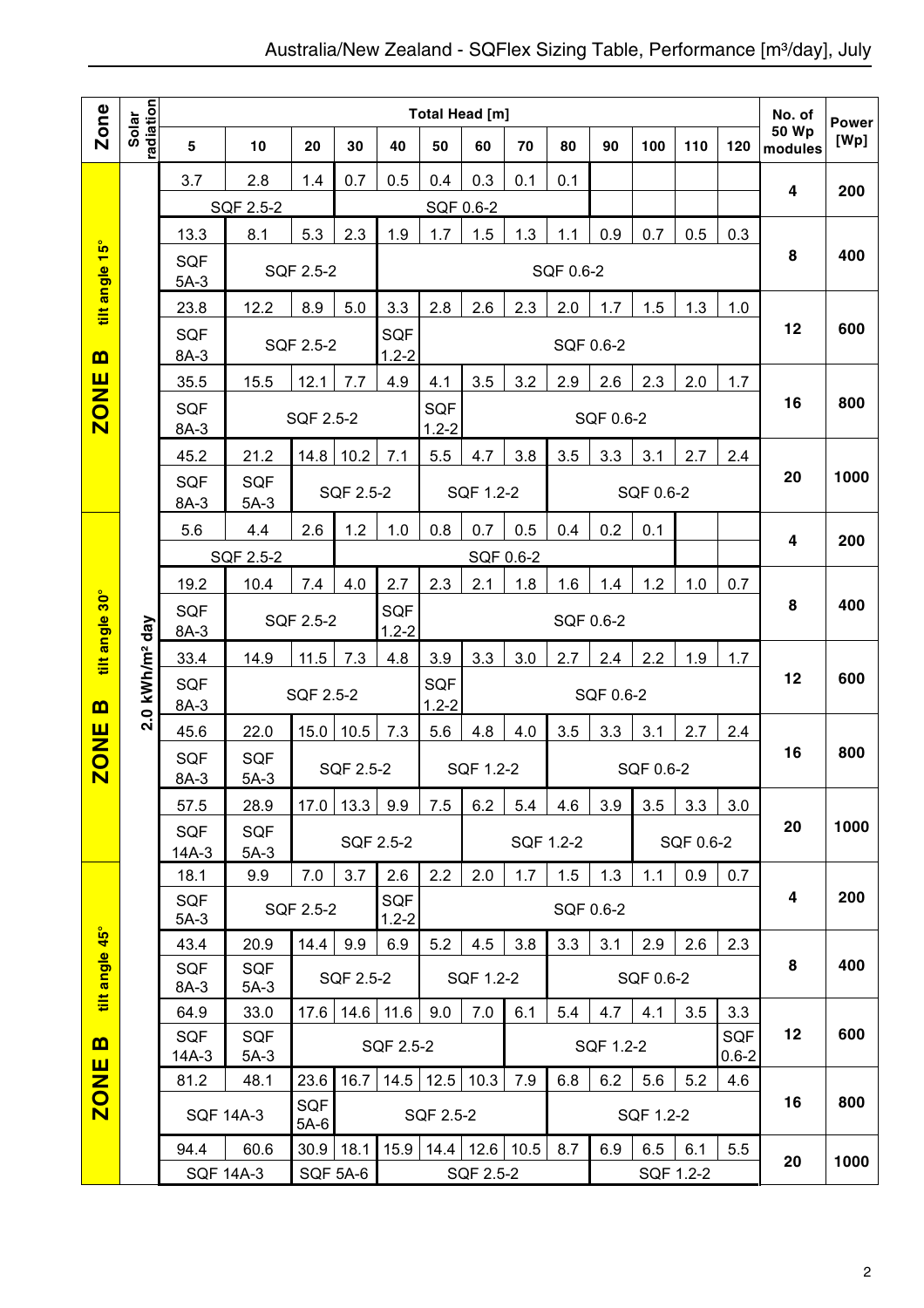## Australia/New Zealand - SQFlex Sizing Table, Performance [m3/day], July

|                |                           |                       |                          |               |                         |                      | Total Head [m]   |           |                   |           |           |           |           |                  | No. of                  | <b>Power</b> |
|----------------|---------------------------|-----------------------|--------------------------|---------------|-------------------------|----------------------|------------------|-----------|-------------------|-----------|-----------|-----------|-----------|------------------|-------------------------|--------------|
| <b>Zone</b>    | radiation<br>Solar        | 5                     | 10                       | 20            | 30                      | 40                   | 50               | 60        | 70                | 80        | 90        | 100       | 110       | 120              | <b>50 Wp</b><br>modules | [Wp]         |
|                |                           | 6.1                   | 4.8                      | 2.8           | 1.3                     | 1.1                  | 0.9              | 0.8       | 0.6               | 0.4       | 0.3       | 0.1       |           |                  | $\overline{4}$          |              |
|                |                           |                       | SQF 2.5-2                |               |                         |                      |                  | SQF 0.6-2 |                   |           |           |           |           |                  |                         | 200          |
|                |                           | 20.8                  | 11.3                     | 8.0           | 4.3                     | 3.0                  | 2.5              | 2.3       | 2.0               | 1.7       | 1.5       | 1.3       | 1.1       | 0.8              |                         |              |
| tilt angle 15° |                           | <b>SQF</b><br>8A-3    |                          | SQF 2.5-2     |                         | SQF<br>$1.2 - 2$     |                  |           |                   | SQF 0.6-2 |           |           |           |                  | 8                       | 400          |
|                |                           | 36.7                  | 15.9                     | 12.4          | 8.0                     | 5.2                  | 4.3              | 3.5       | 3.3               | 3.0       | 2.7       | 2.4       | 2.1       | 1.8              |                         |              |
| $\mathbf C$    |                           | <b>SQF</b><br>8A-3    |                          | SQF 2.5-2     |                         |                      | SQF<br>$1.2 - 2$ |           |                   |           | SQF 0.6-2 |           |           |                  | 12                      | 600          |
|                |                           | 49.4                  | 24.2                     | 16.0          | 11.4                    | 8.1                  | 6.1              | 5.3       | 4.4               | 3.7       | 3.5       | 3.3       | 3.0       | 2.7              |                         |              |
| <b>ZONE</b>    |                           | SQF<br>$14A-3$        | <b>SQF</b><br>$5A-3$     |               | SQF 2.5-2               |                      |                  | SQF 1.2-2 |                   |           |           | SQF 0.6-2 |           |                  | 16                      | 800          |
|                |                           | 62.9                  | 31.5                     | 18.2          | 14.3                    | 10.8                 | 8.2              | 6.8       | 5.9               | 5.1       | 4.2       | 3.8       | 3.6       | 3.3              |                         |              |
|                |                           | <b>SQF</b><br>$14A-3$ | <b>SQF</b><br>$5A-3$     |               |                         | SQF 2.5-2            |                  |           | SQF 1.2-2         |           |           |           | SQF 0.6-2 |                  | 20                      | 1000         |
|                |                           | 11.8                  | 7.2                      | 4.6           | 2.0                     | 1.7                  | 1.5              | 1.3       | 1.1               | 0.9       | 0.7       | 0.6       | 0.4       | 0.2              |                         |              |
|                |                           | <b>SQF</b><br>$5A-3$  | SQF 2.5-2                |               | <b>SQF</b><br>$1.2 - 2$ |                      |                  |           |                   | SQF 0.6-2 |           |           |           |                  | 4                       | 200          |
|                |                           | 31.6                  | 14.4                     | 11.0          | 6.8                     | 4.4                  | 3.7              | 3.2       | 2.9               | 2.6       | 2.3       | 2.1       | 1.8       | 1.5              |                         |              |
| tilt angle 30° | kWh/m <sup>2</sup> day    | SQF<br>8A-3           |                          | SQF 2.5-2     |                         |                      | SQF<br>$1.2 - 2$ |           |                   |           | SQF 0.6-2 |           |           |                  | 8                       | 400          |
|                |                           | 49.0                  | 24.1                     | 15.9          | 11.4                    | 8.1                  | 6.1              | 5.2       | 4.4               | 3.7       | 3.5       | 3.3       | 3.0       | 2.6              |                         |              |
| $\mathbf C$    | $\mathbf  \omega$<br>ี่∾่ | SQF<br>$14A-3$        | <b>SQF</b><br>$5A-3$     |               | SQF 2.5-2               |                      |                  | SQF 1.2-2 |                   |           |           | SQF 0.6-2 |           |                  | 12                      | 600          |
| <b>ZONE</b>    |                           | 65.9                  | 33.5                     | 18.0          | 14.9                    | 11.6                 | 9.0              | 6.9       | 6.3               | 5.5       | 4.6       | 4.1       | 3.6       | 3.4              |                         |              |
|                |                           | <b>SQF</b><br>$14A-3$ | <b>SQF</b><br>$5A-3$     |               |                         | SQF 2.5-2            |                  |           |                   |           | SQF 1.2-2 |           |           | SQF 0.6-2        | 16                      | 800          |
|                |                           | 78.7                  | 44.0                     | 21.7          |                         | $16.7$   14.2   11.9 |                  | 9.4       | 7.2               | 6.7       | 6.0       | 5.4       | 4.8       | 4.2              | 20                      | 1000         |
|                |                           | <b>SQF 14A-3</b>      |                          |               |                         | <b>SQF 5A-6</b>      |                  |           |                   |           | SQF 1.2-2 |           | SQF 0.6-2 |                  |                         |              |
|                |                           | 28.5<br><b>SQF</b>    | 13.5                     | 10.2          | 6.1                     | 4.0                  | 3.3              | 2.9       | 2.6               | 2.3       | 2.1       | 1.9       | 1.6       | 1.3              | 4                       | 200          |
|                |                           | 8A-3                  |                          | SQF 2.5-2     |                         |                      | SQF 1.2-2        |           |                   |           | SQF 0.6-2 |           |           |                  |                         |              |
|                |                           | 61.7                  | 31.0                     | 17.7          | 14.2                    | 10.6                 | 8.0              | 6.6       | 5.8               | 5.0       | 4.1       | 3.7       | 3.5       | 3.2              |                         |              |
| tilt angle 45° |                           | <b>SQF</b><br>$14A-3$ | <b>SQF</b><br>$5A-3$     |               |                         | SQF 2.5-2            |                  |           |                   | SQF 1.2-2 |           |           | SQF 0.6-2 |                  | 8                       | 400          |
|                |                           | 85.1                  | 49.8                     | 25.0          | 17.4                    |                      | $15.3$   13.3    | 10.9      | 8.2               | 7.2       | 6.6       | 6.0       | 5.4       | 4.8              |                         |              |
| $\bullet$      |                           | <b>SQF 14A-3</b>      |                          | SQF<br>$5A-6$ |                         |                      | SQF 2.5-2        |           |                   |           |           | SQF 1.2-2 |           |                  | 12                      | 600          |
| <b>ZONE</b>    |                           | 102                   | 69.2                     | 34.8          | 20.6                    | 17.1                 | 15.5             | 14.0      | 11.8              | 9.8       | 7.6       | 7.1       | 6.6       | 6.2              | 16                      | 800          |
|                |                           | <b>SQF 14A-3</b>      |                          |               | SQF 5A-6                |                      |                  | SQF 2.5-2 |                   |           |           |           | SQF 1.2-2 |                  |                         |              |
|                |                           | 114                   | 82.7<br><b>SQF 14A-3</b> | 41.6          | 26.9<br>SQF 5A-6        | 18.1                 | 16.9             | 15.4      | 13.6<br>SQF 2.5-2 | 12.1      | 9.9       | 7.7       | 7.4       | 6.9<br>SQF 1.2-2 | 20                      | 1000         |
|                |                           |                       |                          |               |                         |                      |                  |           |                   |           |           |           |           |                  |                         |              |
| 3              |                           |                       |                          |               |                         |                      |                  |           |                   |           |           |           |           |                  |                         |              |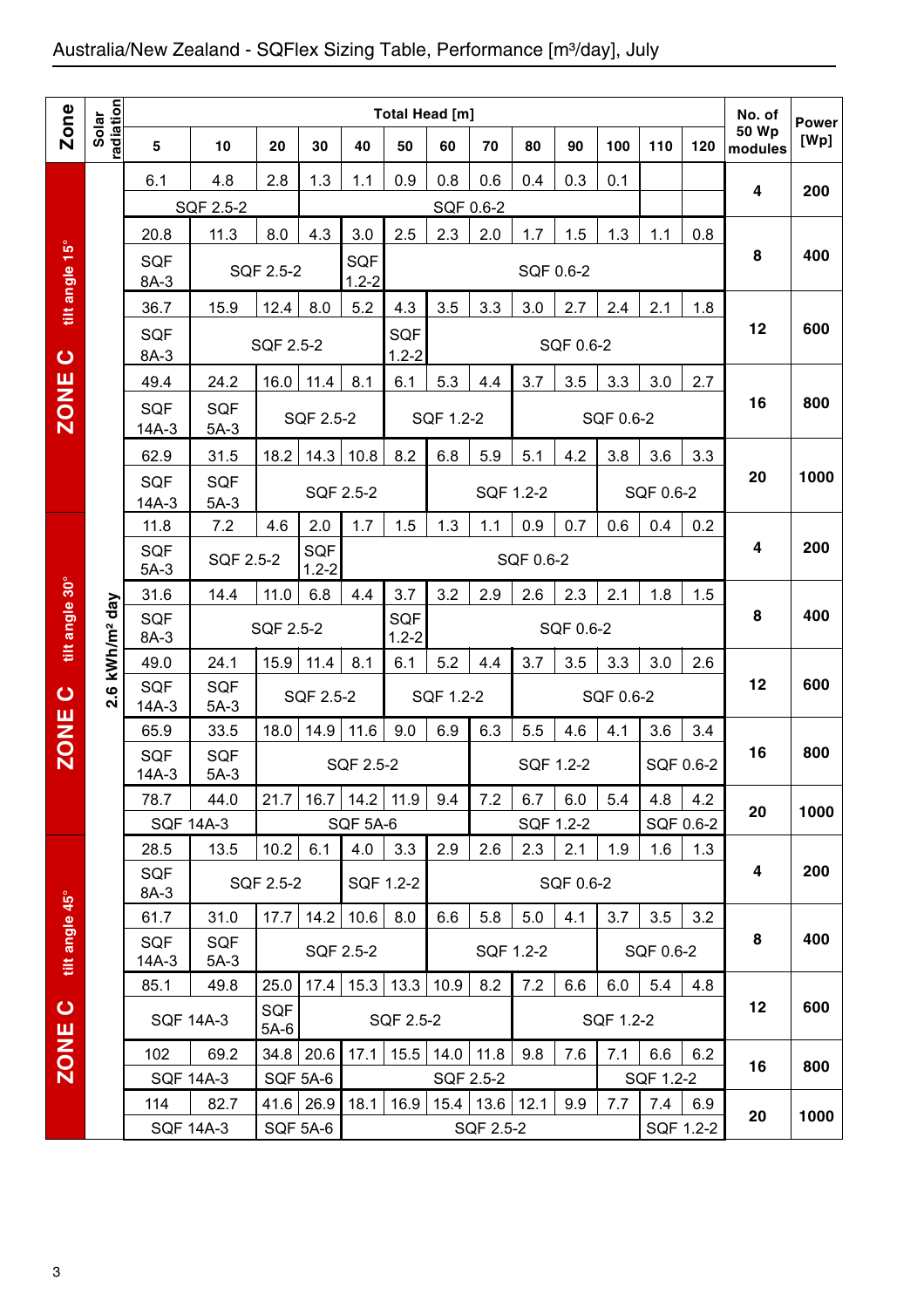| <b>Zone</b>                               |                            |                       |                      |               |                               |                 |            | <b>Total Head [m]</b> |      |           |           |           |           |     | No. of                  | <b>Power</b> |
|-------------------------------------------|----------------------------|-----------------------|----------------------|---------------|-------------------------------|-----------------|------------|-----------------------|------|-----------|-----------|-----------|-----------|-----|-------------------------|--------------|
|                                           | radiation<br>Solar         | $5\phantom{1}$        | 10                   | 20            | 30                            | 40              | 50         | 60                    | 70   | 80        | 90        | 100       | 110       | 120 | <b>50 Wp</b><br>modules | [Wp]         |
|                                           |                            | 10.6                  | 6.9                  | 4.3           | 1.8                           | 1.6             | 1.4        | 1.2                   | 1.0  | 0.8       | 0.6       | 0.5       | 0.3       | 0.1 |                         |              |
|                                           |                            | SQF<br>$5A-3$         | SQF 2.5-2            |               |                               |                 |            |                       |      | SQF 0.6-2 |           |           |           |     | $\overline{\mathbf{4}}$ | 200          |
|                                           |                            | 30.1                  | 14.0                 | 10.7          | 6.4                           | 4.2             | 3.4        | 3.1                   | 2.7  | 2.5       | 2.2       | 1.9       | 1.6       | 1.4 |                         |              |
| tilt angle 15°                            |                            | <b>SQF</b><br>8A-3    |                      | SQF 2.5-2     |                               | SQF 1.2-2       |            |                       |      |           | SQF 0.6-2 |           |           |     | 8                       | 400          |
|                                           |                            | 47.7                  | 22.9                 | 15.6          | 10.9                          | 7.6             | 5.8        | 5.0                   | 4.1  | 3.7       | 3.4       | 3.3       | 2.9       | 2.5 |                         |              |
| $\Omega$                                  |                            | <b>SQF</b><br>8A-3    | <b>SQF</b><br>$5A-3$ |               | SQF 2.5-2                     |                 |            | SQF 1.2-2             |      |           |           | SQF 0.6-2 |           |     | 12                      | 600          |
|                                           |                            | 64.5                  | 32.4                 | 18.5          | 14.7                          | 11.1            | 8.5        | 6.9                   | 6.1  | 5.2       | 4.4       | 3.8       | 3.6       | 3.4 |                         |              |
| <b>ZONE</b>                               |                            | <b>SQF</b><br>$14A-3$ | <b>SQF</b><br>$5A-3$ |               |                               | SQF 2.5-2       |            |                       |      | SQF 1.2-2 |           |           | SQF 0.6-2 |     | 16                      | 800          |
|                                           |                            | 77.5                  | 40.9                 | 20.5          | 16.9                          | 14.1            | 11.4       | 8.9                   | 7.3  | 6.6       | 5.9       | 5.2       | 4.4       | 3.8 |                         |              |
|                                           |                            |                       | <b>SQF 14A-3</b>     |               |                               | <b>SQF 5A-6</b> |            |                       |      |           | SQF 1.2-2 |           |           |     | 20                      | 1000         |
|                                           |                            | 17.4                  | 9.8                  | 6.8           | 3.4                           | 2.4             | 2.1        | 1.9                   | 1.7  | 1.5       | 1.3       | 1.1       | 0.8       | 0.6 | 4                       | 200          |
|                                           |                            | <b>SQF</b><br>$5A-3$  |                      | SQF 2.5-2     | SQF<br>SQF 0.6-2<br>$1.2 - 2$ |                 |            |                       |      |           |           |           |           |     |                         |              |
|                                           |                            | 43.1                  | 20.0                 | 14.3          | 9.7                           | 6.6             | 5.2        | 4.4                   | 3.6  | 3.4       | 3.2       | 2.9       | 2.5       | 2.2 |                         |              |
| tilt angle 30°                            | 3.2 kWh/m <sup>2</sup> day | SQF<br>8A-3           | <b>SQF</b><br>$5A-3$ |               | SQF 2.5-2                     |                 | SQF 1.2-2  |                       |      |           | SQF 0.6-2 |           |           |     | 8                       | 400          |
|                                           |                            | 65.2                  | 33.0                 | 18.1          | 14.8                          | 11.4            | 8.8        | 6.9                   | 6.2  | 5.4       | 4.5       | 3.9       | 3.6       | 3.4 |                         |              |
| $\Omega$                                  |                            | SQF<br>$14A-3$        | SQF<br>$5A-3$        |               |                               | SQF 2.5-2       |            |                       |      | SQF 1.2-2 |           |           | SQF 0.6-2 |     | 12                      | 600          |
|                                           |                            | 81.7                  | 46.3                 | 23.1          | 17.1                          | 14.7            | 12.6       | 10.0                  | 7.5  | 7.0       | 6.3       | 5.7       | 5.0       | 4.4 |                         |              |
| <b>ZONE</b>                               |                            |                       | <b>SQF 14A-3</b>     | SQF<br>$5A-6$ |                               |                 | SQF 2.5-2  |                       |      |           |           | SQF 1.2-2 |           |     | 16                      | 800          |
|                                           |                            | 94.7                  | 60.6                 | 30.5          | 18.6                          | 16.3            | 14.7       | 12.8                  | 10.4 | 8.2       | 7.1       | 6.7       | 6.2       | 5.6 |                         |              |
|                                           |                            |                       | <b>SQF 14A-3</b>     | SQF<br>$5A-6$ |                               |                 | SQF 2.5-2  |                       |      |           |           |           | SQF 1.2-2 |     | 20                      | 1000         |
|                                           |                            |                       |                      |               |                               |                 |            |                       |      |           |           |           |           |     | 4                       | 200          |
| $\overline{\text{ZONE D}}$ tilt angle 45° |                            |                       |                      |               |                               |                 |            |                       |      |           |           | 8         | 400       |     |                         |              |
|                                           |                            |                       |                      |               |                               |                 | Not actual |                       |      |           |           |           |           |     |                         |              |
|                                           |                            |                       |                      |               |                               |                 |            |                       |      |           |           |           |           |     | 12                      | 600          |
|                                           |                            |                       |                      |               |                               |                 |            |                       |      |           |           |           | 16        | 800 |                         |              |
|                                           |                            |                       |                      |               |                               |                 |            |                       |      |           |           |           |           |     | 20                      | 1000         |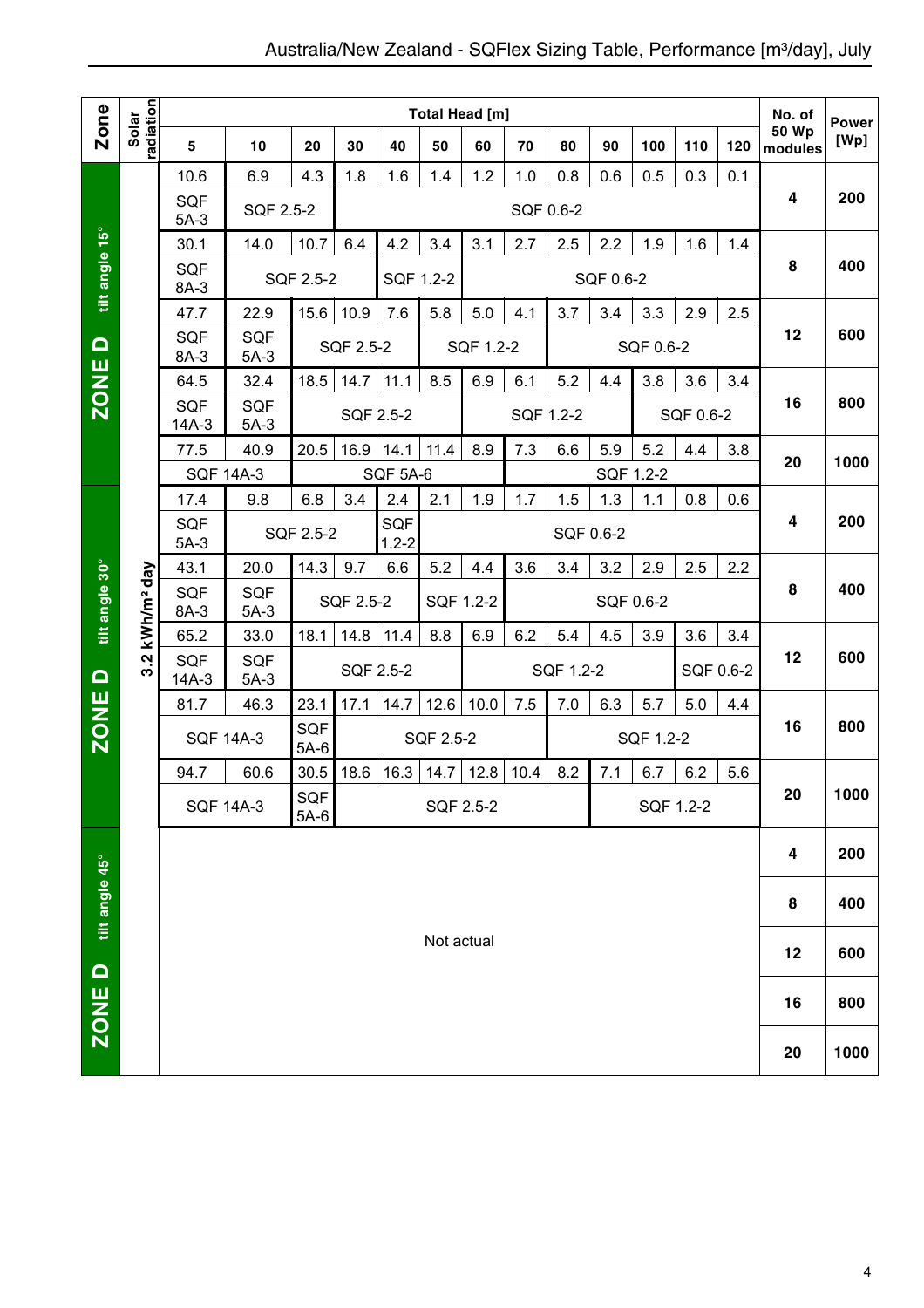## Australia/New Zealand - SQFlex Sizing Table, Performance [m3/day], July

|                |                        |                                                                                               |                      |               |                       |                  | Total Head [m] |                   |           |           |           |           |                  |                  | No. of                  | <b>Power</b> |
|----------------|------------------------|-----------------------------------------------------------------------------------------------|----------------------|---------------|-----------------------|------------------|----------------|-------------------|-----------|-----------|-----------|-----------|------------------|------------------|-------------------------|--------------|
| <b>Zone</b>    | radiation<br>Solar     | 5                                                                                             | 10                   | 20            | 30                    | 40               | 50             | 60                | 70        | 80        | 90        | 100       | 110              | 120              | <b>50 Wp</b><br>modules | [Wp]         |
|                |                        | 14.8                                                                                          | 8.8                  | 5.9           | 2.7                   | 2.1              | 1.8            | 1.6               | 1.4       | 1.2       | 1.0       | 0.8       | 0.6              | 0.4              |                         |              |
|                |                        | <b>SQF</b><br>$5A-3$                                                                          |                      | SQF 2.5-2     |                       |                  |                |                   |           | SQF 0.6-2 |           |           |                  |                  | 4                       | 200          |
|                |                        | 38.8                                                                                          | 16.9                 | 13.0          | 8.5                   | 5.6              | 4.6            | 3.8               | 3.4       | 3.1       | 2.8       | 2.6       | 2.2              | 1.9              |                         |              |
| tilt angle 15° |                        | <b>SQF</b><br>8A-3                                                                            | <b>SQF</b><br>$5A-3$ |               | SQF 2.5-2             |                  | SQF 1.2-2      |                   |           |           |           | SQF 0.6-2 |                  |                  | 8                       | 400          |
|                |                        | 59.5                                                                                          | 29.6                 | 17.9          | 13.5                  | 10.0             | 7.5            | 6.4               | 5.5       | 4.7       | 3.9       | 3.7       | 3.4              | 3.2              |                         |              |
| ш              |                        | <b>SQF</b><br>$14A-3$                                                                         | <b>SQF</b><br>$5A-3$ |               | SQF 2.5-2             |                  |                |                   | SQF 1.2-2 |           |           |           | SQF 0.6-2        |                  | 12                      | 600          |
|                |                        | 76.5                                                                                          | 39.7                 | 20.1          | 16.8                  | 13.8             | 11.1           | 8.7               | 7.2       | 6.6       | 5.8       | 5.1       | 4.3              | 3.8              |                         |              |
| <b>ZONE</b>    |                        | <b>SQF 14A-3</b>                                                                              |                      |               |                       | SQF 2.5-2        |                |                   |           |           | SQF 1.2-2 |           |                  | SQF<br>$0.6 - 2$ | 16                      | 800          |
|                |                        | 89.3                                                                                          | 53.9                 | 27.0          | 18.4                  | 16.0             | 14.0           | 11.8              | 8.9       | 7.5       | 6.9       | 6.4       | 5.8              | 5.2              |                         |              |
|                |                        | <b>SQF 14A-3</b>                                                                              |                      | SQF<br>$5A-6$ |                       |                  | SQF 2.5-2      |                   |           |           |           | SQF 1.2-2 |                  |                  | 20                      | 1000         |
|                |                        | 23.2                                                                                          | 12.0                 | 8.7           | 4.8                   | 3.3              | 2.7            | 2.5               | 2.2       | 1.9       | 1.7       | 1.5       | 1.2              | 1.0              |                         |              |
|                |                        | <b>SQF</b><br>8A-3                                                                            |                      | SQF 2.5-2     |                       | SQF<br>$1.2 - 2$ |                |                   |           | SQF 0.6-2 |           |           |                  |                  | 4                       | 200          |
|                |                        | 53.5                                                                                          | 26.4                 | 16.7          | 12.3                  | 8.9              | 6.6            | 5.7               | 4.8       | 4.0       | 3.7       | 3.5       | 3.2              | 2.9              |                         |              |
| tilt angle 30° | kWh/m <sup>2</sup> day | <b>SQF</b><br><b>SQF</b><br>SQF 2.5-2<br>SQF 1.2-2<br>SQF 0.6-2<br>$14A-3$<br>$5A-3$          |                      |               |                       |                  |                |                   |           |           |           |           |                  | 8                | 400                     |              |
|                | $3.\overline{8}$       | 41.3<br>16.7<br>11.5<br>8.9<br>7.2<br>6.6<br>5.9<br>5.2<br>4.5<br>77.4<br>20.6<br>14.1<br>3.9 |                      |               |                       |                  |                |                   |           |           |           |           | 12               | 600              |                         |              |
| ш              |                        | <b>SQF 14A-3</b>                                                                              |                      |               |                       | SQF 5A-6         |                |                   |           |           |           | SQF 1.2-2 |                  |                  |                         |              |
| <b>ZONE</b>    |                        | 94.1                                                                                          | 59.8                 | 30.0          | 18.8                  | 16.4             | 14.7           | 12.7              | 10.2      | 7.9       | 7.1       | 6.7       | 6.2              | 5.6              | 16                      | 800          |
|                |                        | <b>SQF 14A-3</b>                                                                              |                      | SQF<br>$5A-6$ |                       |                  | SQF 2.5-2      |                   |           |           |           |           | SQF 1.2-2        |                  |                         |              |
|                |                        | 108<br><b>SQF 14A-3</b>                                                                       | 75.2                 | 37.7          | 23.3 17.9<br>SQF 5A-6 |                  | 16.2           | 14.6<br>SQF 2.5-2 | 12.7      | 10.8      | 8.5       | 7.4       | 7.0<br>SQF 1.2-2 | 6.5              | 20                      | 1000         |
|                |                        |                                                                                               |                      |               |                       |                  |                |                   |           |           |           |           |                  |                  |                         |              |
|                |                        |                                                                                               |                      |               |                       |                  |                |                   |           |           |           |           |                  |                  | 4                       | 200          |
| tilt angle 45° |                        |                                                                                               |                      |               |                       |                  |                |                   |           |           |           |           |                  |                  | 8                       | 400          |
|                |                        |                                                                                               |                      |               |                       |                  | Not actual     |                   |           |           |           |           |                  |                  | 12                      | 600          |
| ш              |                        |                                                                                               |                      |               |                       |                  |                |                   |           |           |           |           |                  |                  | 16                      | 800          |
| <b>ZONE</b>    |                        |                                                                                               |                      |               |                       |                  |                |                   |           |           |           |           |                  |                  |                         |              |
|                |                        |                                                                                               |                      |               |                       |                  |                |                   |           |           |           |           |                  |                  | 20                      | 1000         |
| 5              |                        |                                                                                               |                      |               |                       |                  |                |                   |           |           |           |           |                  |                  |                         |              |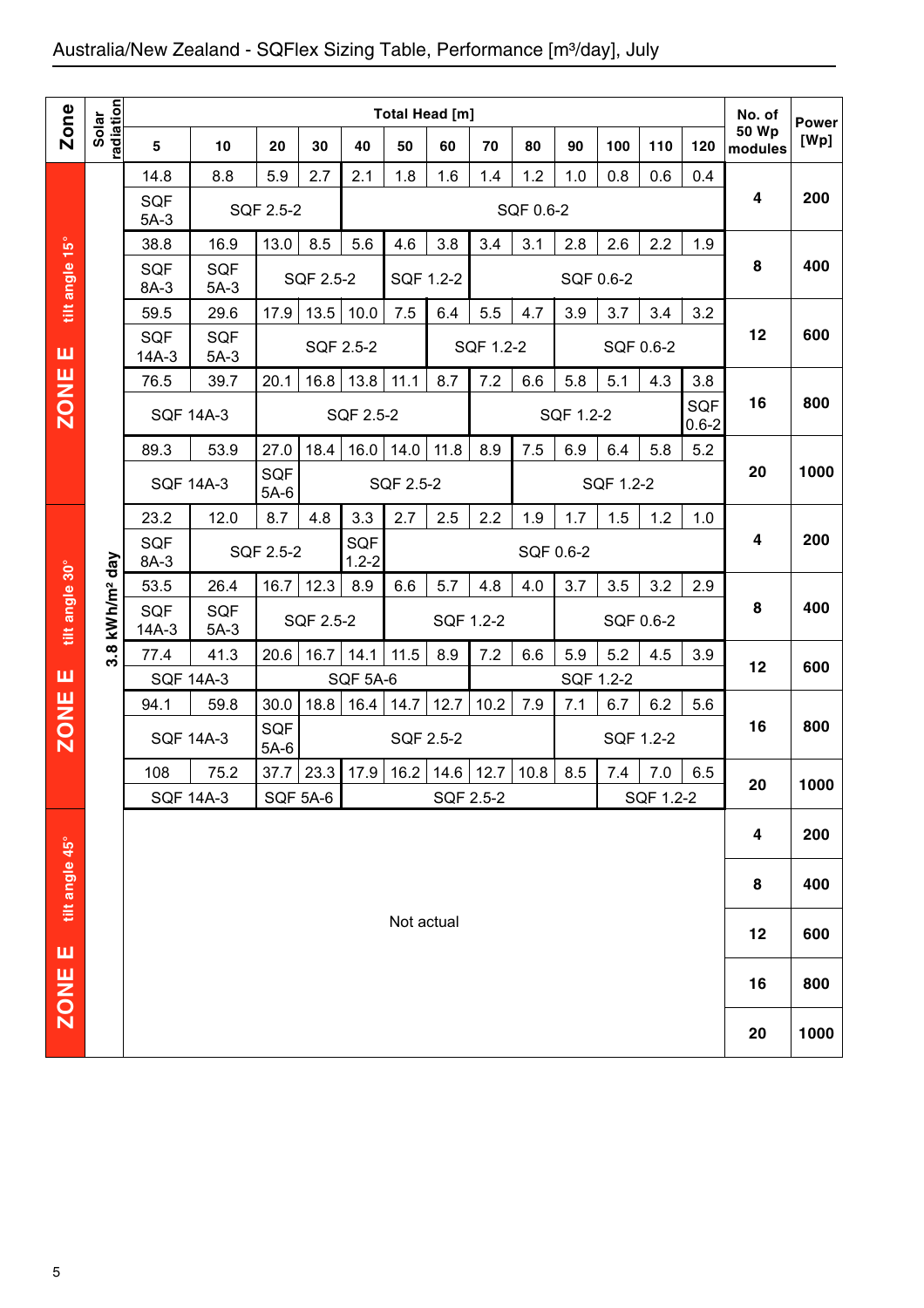|                |                            |                                                               |                      |               |           |                  |            | <b>Total Head [m]</b> |      |           |           |           |            |     | No. of                  | Power |
|----------------|----------------------------|---------------------------------------------------------------|----------------------|---------------|-----------|------------------|------------|-----------------------|------|-----------|-----------|-----------|------------|-----|-------------------------|-------|
| Zone           | Solar<br>radiation         | 5                                                             | 10                   | 20            | 30        | 40               | 50         | 60                    | 70   | 80        | 90        | 100       | 110        | 120 | <b>50 Wp</b><br>modules | [Wp]  |
|                |                            | 19.0                                                          | 10.5                 | 7.4           | 3.7       | 2.6              | 2.3        | 2.1                   | 1.8  | 1.6       | 1.4       | 1.2       | 0.9        | 0.6 |                         |       |
|                |                            | <b>SQF</b><br>$5A-3$                                          |                      | SQF 2.5-2     |           | SQF<br>$1.2 - 2$ |            |                       |      |           | SQF 0.6-2 |           |            |     | $\overline{\mathbf{4}}$ | 200   |
|                |                            | 46.2                                                          | 21.9                 | 15.2          | 10.5      | 7.3              | 5.6        | 4.8                   | 3.9  | 3.6       | 3.4       | 3.2       | 2.8        | 2.4 |                         |       |
| tilt angle 15° |                            | <b>SQF</b><br>8A-3                                            | <b>SQF</b><br>$5A-3$ |               | SQF 2.5-2 |                  |            | SQF 1.2-2             |      |           |           | SQF 0.6-2 |            |     | 8                       | 400   |
|                |                            | 69.7                                                          | 35.4                 | 19.3          | 15.6      | 12.2             | 9.6        | 7.3                   | 6.6  | 5.9       | 5.0       | 4.2       | 3.8        | 3.6 |                         |       |
| Щ              |                            | <b>SQF</b><br>$14A-3$                                         | <b>SQF</b><br>$5A-3$ |               |           | SQF 2.5-2        |            |                       |      | SQF 1.2-2 |           |           | SQF 0.6-2  |     | 12                      | 600   |
|                |                            | 86.2                                                          | 50.1                 | 25.2          | 18.1      | 15.5             | 13.5       | 11.0                  | 8.2  | 7.3       | 6.7       | 6.1       | 5.5        | 4.7 |                         |       |
| <b>ZONE</b>    |                            |                                                               | <b>SQF 14A-3</b>     | SQF<br>$5A-6$ |           |                  | SQF 2.5-2  |                       |      |           |           | SQF 1.2-2 |            |     | 16                      | 800   |
|                |                            | 99.8                                                          | 65.8                 | 32.8          | 19.7      | 17.2             | 15.5       | 13.6                  | 11.3 | 9.0       | 7.5       | 7.0       | 6.6        | 6.1 |                         |       |
|                |                            |                                                               | <b>SQF 14A-3</b>     | SQF<br>$5A-6$ |           |                  |            | SQF 2.5-2             |      |           |           |           | SQF 1.2-2  |     | 20                      | 1000  |
|                |                            | 29.2                                                          | 13.8                 | 10.5          | 6.2       | 4.1              | 3.3        | 3.0                   | 2.7  | 2.4       | 2.1       | 1.9       | 1.6        | 1.3 |                         |       |
|                |                            | <b>SQF</b><br>8A-3                                            |                      | SQF 2.5-2     |           |                  | SQF 1.2-2  |                       |      |           | SQF 0.6-2 |           |            |     | 4                       | 200   |
|                |                            | 63.4                                                          | 31.8                 | 18.5          | 14.4      | 10.8             | 8.2        | 6.8                   | 5.9  | 5.1       | 4.2       | 3.8       | 3.6        | 3.3 |                         |       |
| tilt angle 30° | 4.4 kWh/m <sup>2</sup> day | SQF<br>$14A-3$                                                | <b>SQF</b><br>$5A-3$ |               |           | SQF 2.5-2        |            |                       |      | SQF 1.2-2 |           |           | SQF 0.6-2  |     | 8                       | 400   |
|                |                            | 86.9                                                          | 51.0                 | 25.6          | 18.1      | 15.7             | 13.6       | 11.1                  | 8.3  | 7.4       | 6.8       | 6.2       | 5.6        | 4.8 |                         |       |
| Щ              |                            | <b>SQF 14A-3</b>                                              |                      | SQF<br>$5A-6$ |           |                  | SQF 2.5-2  |                       |      |           |           | SQF 1.2-2 |            |     | 12                      | 600   |
| <b>ZONE</b>    |                            | 105                                                           | 71.1                 | 35.6          | 21.1      | 17.8             | 15.9       | 14.4                  | 12.2 | 10.1      | 7.7       | 7.3       | 6.9<br>6.4 |     | 16                      | 800   |
|                |                            | <b>SQF 14A-3</b>                                              |                      | SQF 5A-6      |           |                  |            | SQF 2.5-2             |      |           |           |           | SQF 1.2-2  |     |                         |       |
|                |                            | 119                                                           | 85.1                 | 42.7          | 27.7      | 19.0             | 17.4       | 15.8                  | 14.0 | 12.4      | 10.3      | 7.9       | 7.6        | 7.2 | 20                      | 1000  |
|                |                            | <b>SQF 5A-6</b><br><b>SQF 14A-3</b><br>SQF 2.5-2<br>SQF 1.2-2 |                      |               |           |                  |            |                       |      |           |           |           |            |     |                         |       |
|                |                            |                                                               |                      |               |           |                  |            |                       |      |           |           |           |            | 4   | 200                     |       |
| tilt angle 45° |                            |                                                               |                      |               |           |                  |            |                       |      |           |           | 8         | 400        |     |                         |       |
| u,             |                            |                                                               |                      |               |           |                  | Not actual |                       |      |           |           |           |            |     | 12                      | 600   |
| ZONE           |                            |                                                               |                      |               |           |                  |            |                       |      |           |           |           | 16         | 800 |                         |       |
|                |                            |                                                               |                      |               |           |                  |            |                       |      |           |           |           |            |     | 20                      | 1000  |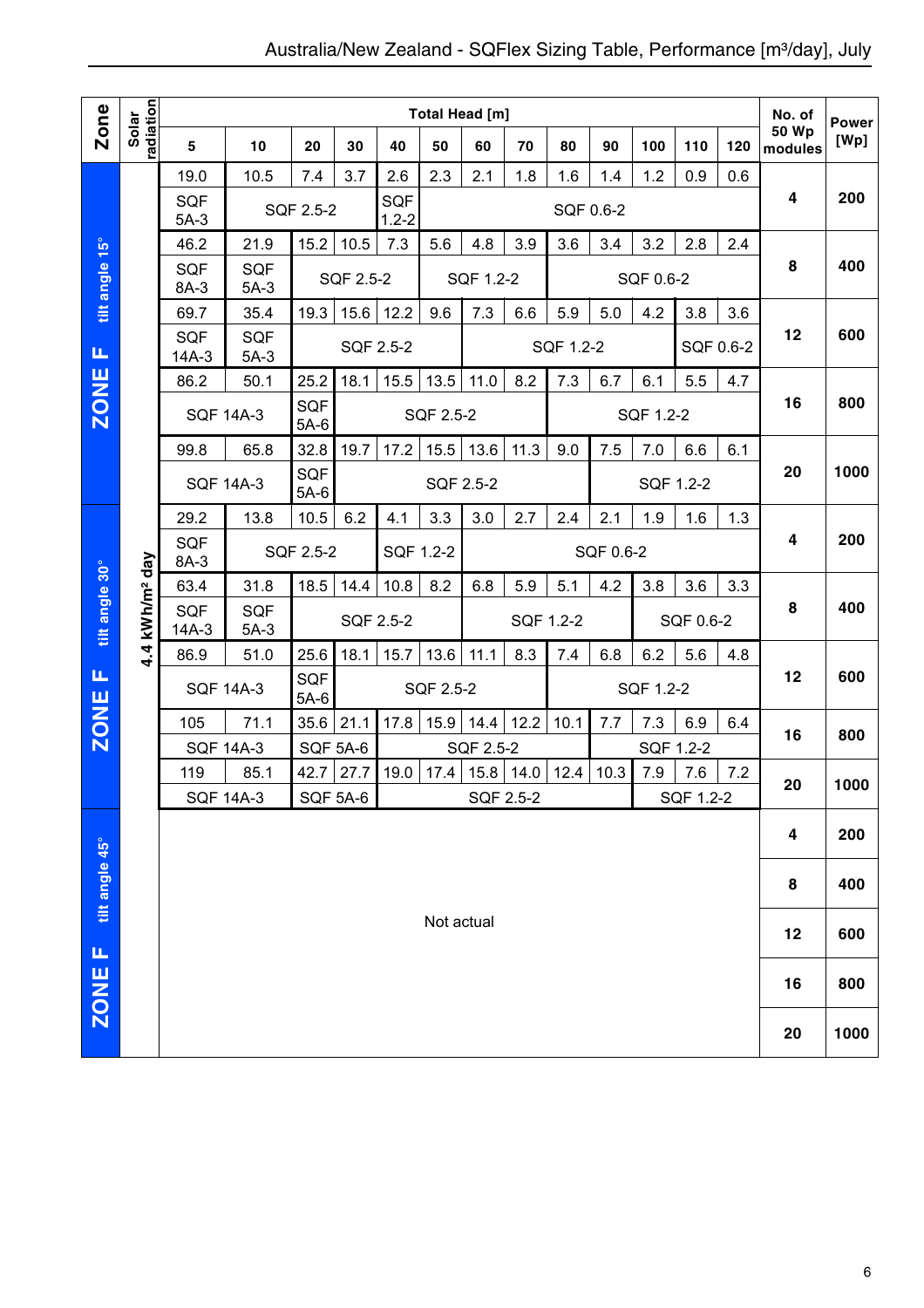## Australia/New Zealand - SQFlex Sizing Table, Performance [m3/day], July

| Zone           |                        |                                                                                              |                      |                      |                         |                  |               | <b>Total Head [m]</b> |                   |           |           |           |           |                  | No. of                  |                      |
|----------------|------------------------|----------------------------------------------------------------------------------------------|----------------------|----------------------|-------------------------|------------------|---------------|-----------------------|-------------------|-----------|-----------|-----------|-----------|------------------|-------------------------|----------------------|
|                | Solar<br>radiation     | 5                                                                                            | 10                   | 20                   | 30                      | 40               | 50            | 60                    | 70                | 80        | 90        | 100       | 110       | 120              | <b>50 Wp</b><br>modules | <b>Power</b><br>[Wp] |
|                |                        | 22.2                                                                                         | 11.8                 | 8.5                  | 4.6                     | 3.1              | 2.7           | 2.4                   | 2.1               | 1.9       | 1.6       | 1.4       | 1.2       | 0.9              |                         |                      |
|                |                        | <b>SQF</b><br>$5A-3$                                                                         |                      | SQF 2.5-2            |                         | SQF<br>$1.2 - 2$ |               |                       |                   | SQF 0.6-2 |           |           |           |                  | 4                       | 200                  |
|                |                        | 52.5                                                                                         | 25.7                 | 16.9                 | 12.0                    | 8.6              | 6.4           | 5.6                   | 4.7               | 3.9       | 3.7       | 3.5       | 3.2       | 2.8              |                         |                      |
| tilt angle 15° |                        | SQF<br>$14A-3$                                                                               | <b>SQF</b><br>$5A-3$ |                      | SQF 2.5-2               |                  |               | SQF 1.2-2             |                   |           |           | SQF 0.6-2 |           |                  | 8                       | 400                  |
|                |                        | 76.7                                                                                         | 39.5                 | 20.3                 |                         | $16.9$   13.9    | 11.1          | 8.7                   | 7.2               | 6.6       | 5.8       | 5.1       | 4.3       | 3.8              |                         |                      |
| <b>්</b>       |                        | <b>SQF 14A-3</b>                                                                             |                      |                      |                         | SQF 2.5-2        |               |                       |                   |           | SQF 1.2-2 |           |           | SQF<br>$0.6 - 2$ | 12                      | 600                  |
| <b>ZONE</b>    |                        | 93.3                                                                                         | 58.6                 | 29.2                 | 19.1                    |                  | $16.5$   14.6 | 12.6                  | 9.8               | 7.7       | 7.2       | 6.7       | 6.2       | 5.6              |                         |                      |
|                |                        | <b>SQF 14A-3</b>                                                                             |                      | <b>SQF</b><br>$5A-6$ |                         |                  | SQF 2.5-2     |                       |                   |           |           | SQF 1.2-2 |           |                  | 16                      | 800                  |
|                |                        | 109                                                                                          | 74.2                 | 37.1                 | 22.5                    | 18.3             | 16.3          | 14.7                  | 12.6              | 10.7      | 8.1       | 7.5       | 7.0       | 6.6              | 20                      | 1000                 |
|                |                        | <b>SQF 14A-3</b>                                                                             |                      | <b>SQF 5A-6</b>      |                         |                  |               | SQF 2.5-2             |                   |           |           |           | SQF 1.2-2 |                  |                         |                      |
|                |                        | 33.4                                                                                         | 15.1                 | 11.5                 | 7.1                     | 4.6              | 3.8           | 3.3                   | 3.0               | 2.7       | 2.4       | 2.2       | 1.8       | 1.6              | 4                       | 200                  |
|                |                        | SQF<br>8A-3                                                                                  |                      | SQF 2.5-2            |                         | SQF 1.2-2        |               |                       |                   |           | SQF 0.6-2 |           |           |                  |                         |                      |
|                |                        | 19.5<br>12.1<br>9.5<br>69.6<br>35.2<br>15.8<br>7.3<br>6.6<br>5.8<br>4.9<br>4.2<br>3.8<br>3.6 |                      |                      |                         |                  |               |                       |                   |           |           |           |           |                  |                         |                      |
| tilt angle 30° | kWh/m <sup>2</sup> day | SQF<br><b>SQF</b><br>SQF 2.5-2<br>SQF 1.2-2<br>SQF 0.6-2<br>$14A-3$<br>$5A-3$                |                      |                      |                         |                  |               |                       |                   |           |           |           |           | 8                | 400                     |                      |
|                | თ<br>÷                 | 93.1                                                                                         | 58.2                 | 28.9                 | 19.3                    | 16.7             | 14.7          | 12.6                  | 9.7               | 7.7       | 7.2       | 6.7       | 6.2       | 5.6              |                         |                      |
| U              |                        | <b>SQF 14A-3</b>                                                                             |                      | SQF<br>$5A-6$        |                         |                  | SQF 2.5-2     |                       |                   |           |           | SQF 1.2-2 |           |                  | 12                      | 600                  |
| <b>ZONE</b>    |                        | 113                                                                                          | 78.3                 | 39.1                 | 24.3                    | 18.8             | 16.8          | 15.2                  | 13.3              | 11.3      | 8.8       | 7.7       | 7.3       | 6.8              | 16                      | 800                  |
|                |                        | <b>SQF 14A-3</b>                                                                             |                      | <b>SQF 5A-6</b>      |                         |                  |               | SQF 2.5-2             |                   |           |           |           | SQF 1.2-2 |                  |                         |                      |
|                |                        | 127<br><b>SQF 14A-3</b>                                                                      | 90.5                 | 45.4                 | 30.2<br><b>SQF 5A-6</b> | 19.9             | 18.2          | 16.6                  | 14.8<br>SQF 2.5-2 | 13.2      | 11.4      | 8.6       | 7.8       | 7.5<br>SOF 1.2-2 | 20                      | 1000                 |
|                |                        |                                                                                              |                      |                      |                         |                  |               |                       |                   |           |           |           |           |                  | 4                       | 200                  |
| tilt angle 45° |                        |                                                                                              |                      |                      |                         |                  |               |                       |                   |           |           |           |           |                  | 8                       | 400                  |
|                |                        |                                                                                              |                      |                      |                         |                  | Not actual    |                       |                   |           |           |           |           |                  |                         |                      |
| ပ              |                        |                                                                                              |                      |                      |                         |                  |               |                       |                   |           |           |           |           |                  | 12                      | 600                  |
| <b>ZONE</b>    |                        |                                                                                              |                      |                      |                         |                  |               |                       |                   |           |           |           |           |                  | 16                      | 800                  |
|                |                        |                                                                                              |                      |                      |                         |                  |               |                       |                   |           |           |           |           |                  | 20                      | 1000                 |